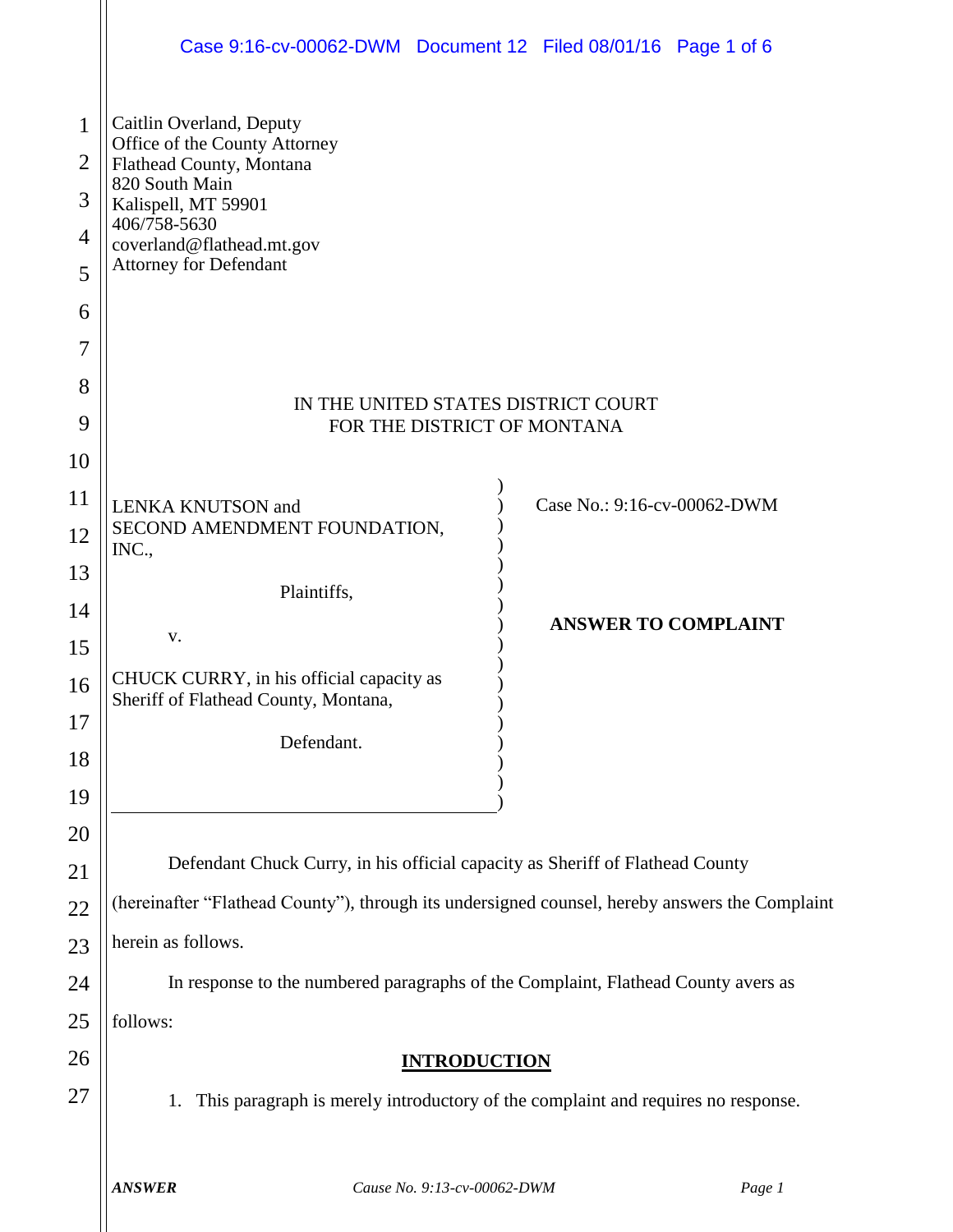#### Case 9:16-cv-00062-DWM Document 12 Filed 08/01/16 Page 2 of 6

- 2. This paragraph states a legal conclusion and requires no response. To the extent a response is required Flathead County denies the allegations.
- 3. Flathead County objects the paragraph is argumentative and calls for a legal conclusion. Without waiving said objection, Flathead County admits Montana law requires an applicant for a concealed carry permit be a United States citizen.
- 4. This paragraph states a legal conclusion and requires no response. To the extent a response is required Flathead County denies the allegations.

#### **JURISDICTION AND VENUE**

5. Admit.

6. Admit.

7. Admit insofar as venue is proper. To the extent harm by Plaintiffs is alleged, Flathead County is without sufficient knowledge or information to form a belief as to the truth of all of the allegations contained therein and, therefore, denies the same.

#### **PLAINTIFFS**

8. Flathead County is without sufficient knowledge or information to form a belief as to the truth of all of the allegations contained therein and, therefore, denies the same.

- 9. Flathead County is without sufficient knowledge or information to form a belief as to the truth of all of the allegations contained therein and, therefore, denies the same.
- 10. Flathead County is without sufficient knowledge or information to form a belief as to the truth of all of the allegations contained therein and, therefore, denies the same.
- 11. Flathead County objects this paragraph is vague and draws legal conclusion which requires no response. To the extent a response is required Flathead County denies the allegations.
- 12. Admit insofar as Plaintiff Lenka Knutson was told her application would be denied due to her citizenship status. Regarding the exact date and whether Ms. Knutson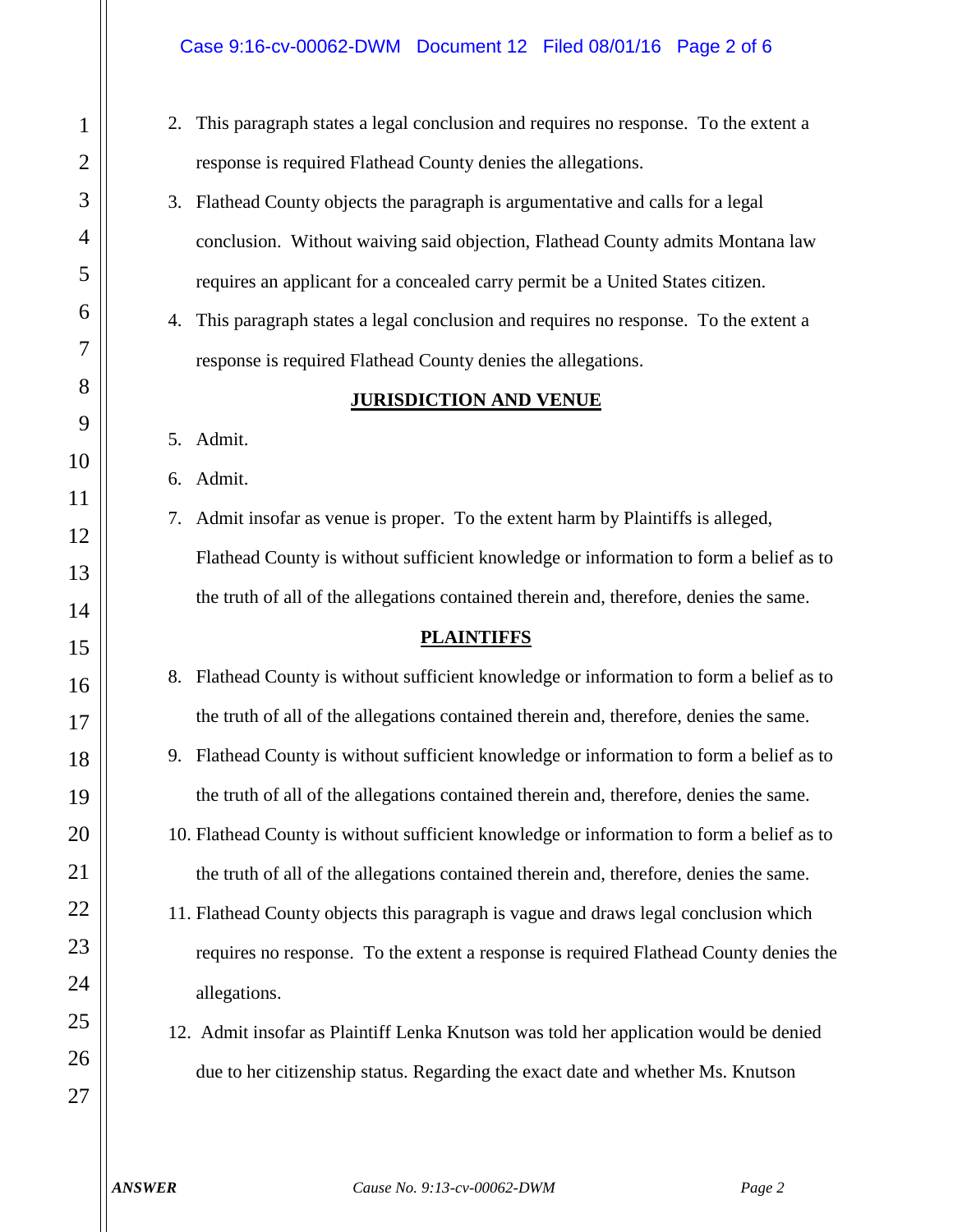completed an application, Flathead County is without sufficient knowledge or information to form a belief as to the truth of all of the allegations contained therein, and therefore denies the same.

- 13. Flathead County is without sufficient knowledge or information to form a belief as to the truth of all of the allegations contained therein and, therefore, denies the same.
- 14. Flathead County is without sufficient knowledge or information to form a belief as to the truth of all of the allegations contained therein and, therefore, denies the same.
- 15. Flathead County is without sufficient knowledge or information to form a belief as to the truth of all of the allegations contained therein and, therefore, denies the same.

#### **DEFENDANT**

16. Admit as to the responsibilities and obligations of Sheriff Curry. As to the residence of Lenka Knutson, Flathead County is without sufficient knowledge or information to form a belief as to the truth of all of the allegations contained therein and, therefore, denies the same.

#### **CONSTITUTIONAL PROVISIONS**

- 17. Flathead County objects the paragraph draws a legal conclusion and requires no response. Admit only insofar as the direct quoted language is correct.
- 18. Flathead County objects the paragraph draws a legal conclusion and requires no response. Admit only insofar as the direct quoted language is correct.

19. Flathead County objects the paragraph draws a legal conclusion and requires no response. Admit only insofar as the direct quoted language is correct.

## **STATE LAW**

20. Flathead County objects the paragraph draws a legal conclusion and requires no response. Admit only insofar as the direct quoted language is correct.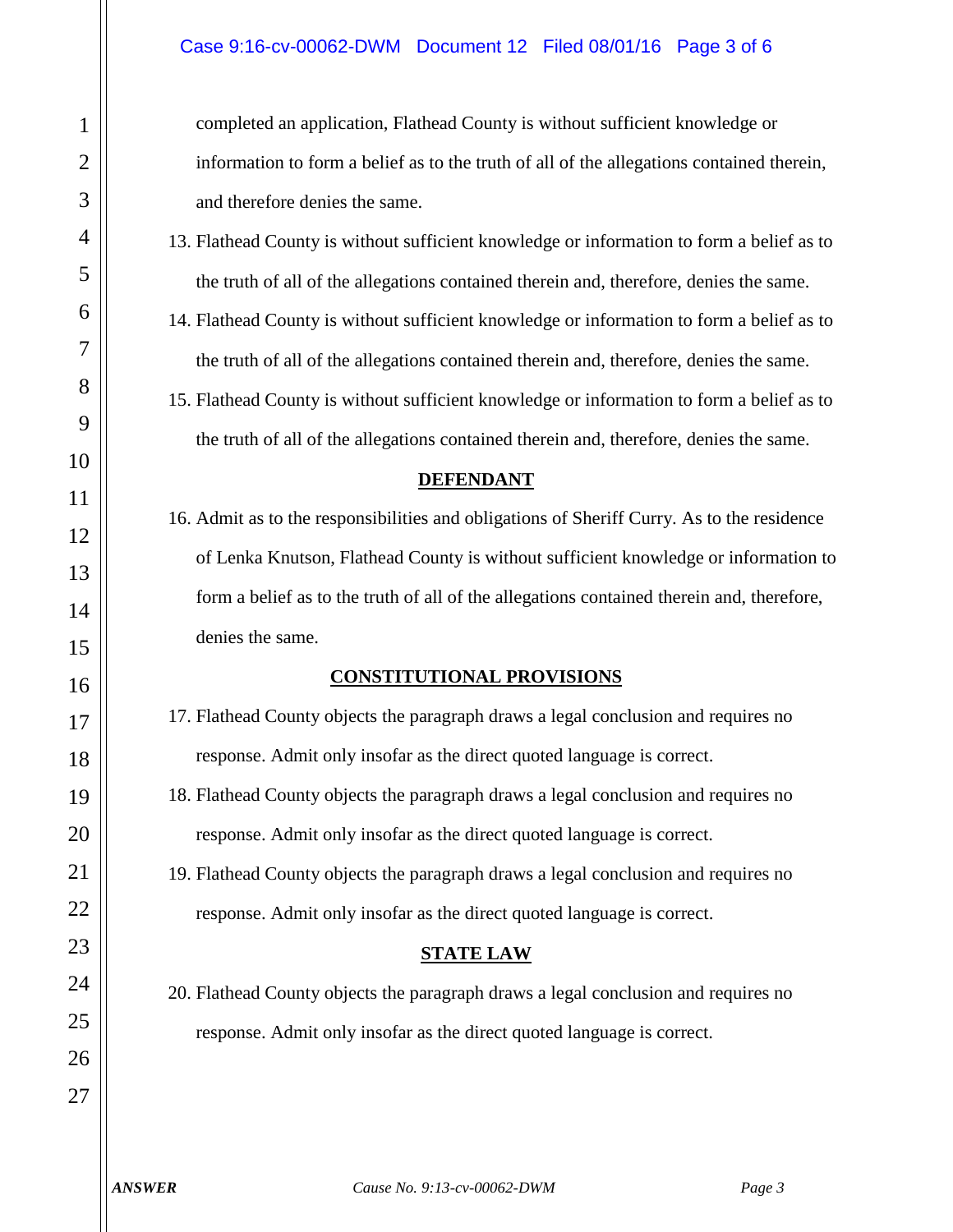21. Flathead County objects the paragraph draws a legal conclusion and requires no response. Admit only insofar as the direct quoted language is correct.

22. Flathead County objects the paragraph draws a legal conclusion and requires no response. Admit only insofar as the direct quoted language is correct.

23. Flathead County objects the paragraph draws a legal conclusion and requires no response. Admit only insofar as the direct quoted language is correct.

**COUNT I – VIOLATION OF EQUAL PROTECTION (U.S. CONST. AMEND. XIV; 42 U.S.C. 1981(a), 1983)**

24. This paragraph requires no response.

25. Flathead County objects the paragraph is argumentative and calls for a legal

conclusion, and therefore denies the same.

## **COUNT II – VIOLATION OF RIGHT TO KEEP AND BEAR FIREARMS (U.S. CONST. AMENDS. II AND XIV; 42 U.S.C. §1983).**

26. This paragraph requires no response.

27. Flathead County objects the paragraph is argumentative and calls for a legal

conclusion, and therefore denies the same.

# **FOR ALL COUNTS**

28. This paragraph requires no response.

29. Admit.

1

2

3

4

5

6

7

8

9

10

11

12

13

14

15

16

17

18

19

20

21

22

23

24

25

26

27

30. Flathead County objects this statement calls for a legal conclusion and is vague, and therefore denies the same.

31. Flathead County objects this statement is vague and duplicative to paragraph 30, and therefore denies the same.

32. Admit.

33. Admit insofar as the current laws in Montana prevent a non-citizen from obtaining a concealed carry permit. To the extent these laws impact Lenka Knutson or SAF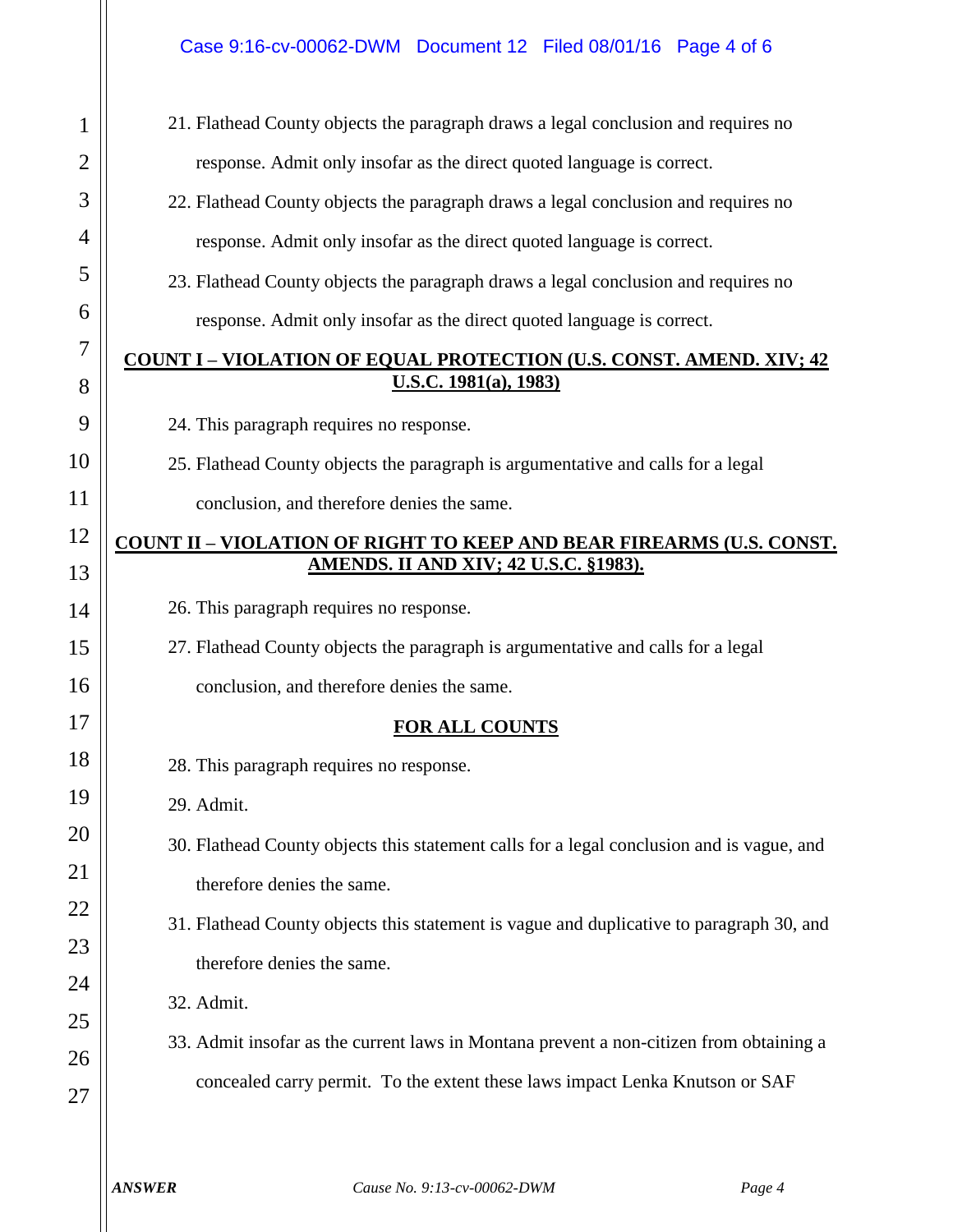members, Flathead County is without sufficient knowledge or information to form a belief as to the truth of all of the allegations contained therein and, therefore, denies the same.

- 34. Flathead County is without sufficient knowledge or information to form a belief as to the truth of all of the allegations contained therein and, therefore, denies the same.
- 35. Admit only to the extent Flathead County agrees this case does not allege monetary damages.

### **AFFIRMATIVE DEFENSES**

1. The Complaint fails to state a claim upon which relief can be granted.

- 2. The Plaintiffs lack standing.
- 3. The Complaint named the wrong party Defendant and should have included the State of Montana.

The affirmative defenses are raised in this Answer so as not to be waived by Flathead County and are in response to the allegations in the Complaint. Discovery and trial preparation may render one or more of the affirmative defenses inapplicable. Flathead County will dismiss any affirmative defenses which do not appear reasonably supported by the facts and/or the applicable law when appropriate.

Flathead County reserves the right to assert and add additional affirmative defenses, additional parties, and cross-claims which may be appropriate following further investigation and discovery.

WHEREFORE, Defendant Flathead County prays for relief as follows:

1. That the Petition be dismissed with prejudice and Petitioner take nothing by way of his Petition; and

2. For attorney's fees and costs; and

3. For such other and further relief as the Court deems just and appropriate in the